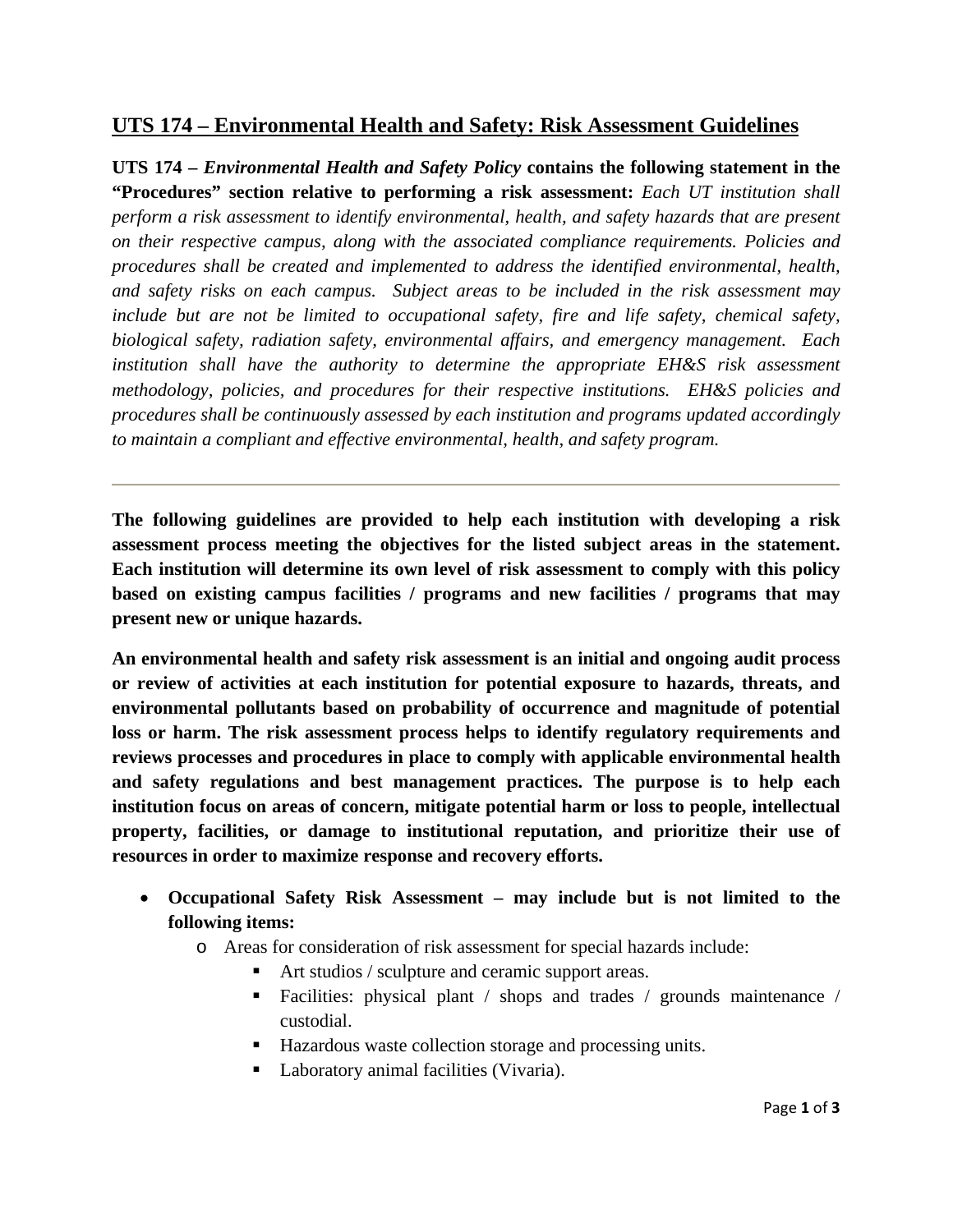- Laboratories: clinical/medical, research and teaching.
- Medical, dental and surgical facilities (hospitals, teaching, and outpatient).
- Print shops / Photo development dark rooms.
- o Periodic risk / hazard assessment surveys of these areas is recommended.
- o Job Hazard Analysis (JHA) of various positions / locations for hazard exposures.
	- **Physical** presence of noise, electric shock, extreme hot  $\prime$  cold, lasers, etc.
		- Biological presence of recombinant DNA and other potentially infectious agents / materials.
		- Chemical presence of corrosives, flammables, pyrophoric materials, nano-materials, peroxide formers, toxic materials, etc.
		- Radiological presence of radioisotopes, radioactive materials, or radiation producing machines / x-ray devices.
		- Environmental controls and personal protective equipment in place.
- o Review of position JHA for potential inclusion in an Occupational Health Program.
	- Positions / job functions working with animals.
	- Positions / job functions requiring respiratory protection.
	- Positions / job functions working with infectious agents and / or bloodborne pathogens.
	- Positions / job functions working with extremely hazardous substances / toxins.
	- Positions / job functions working in high noise or high dust environments.
	- Positions / job functions working with radioactive materials.
	- Positions / job functions working with class 3b or IV lasers.
	- Emergency response personnel HazMat, trained givers of firstaid/CPR/AED, and police personnel.
- **Fire & Life Safety Risk Assessment may include but is not limited to the following risk assessment items:** 
	- o Acquisitions of real property with buildings to be used for campus purposes, whether the acquisition of the real property interest is by gift, purchase, or lease, and conversions of buildings that are to be used for campus purposes must have a Fire & Life Safety evaluation completed for compliance with NFPA 101 or NFPA 101A Life Safety Code as per *UTSA 135 – Fire and Life Safety Reviews*.
	- o Ongoing periodic risk evaluation programs, to include fire alarm and suppression system testing and maintenance, should be in place at each institution to ensure fire and life safety systems are in compliance with the applicable revision of the NFPA 101 Life Safety Code, and other NFPA codes as referenced therein, and as adopted by the State Fire Marshal's Office.